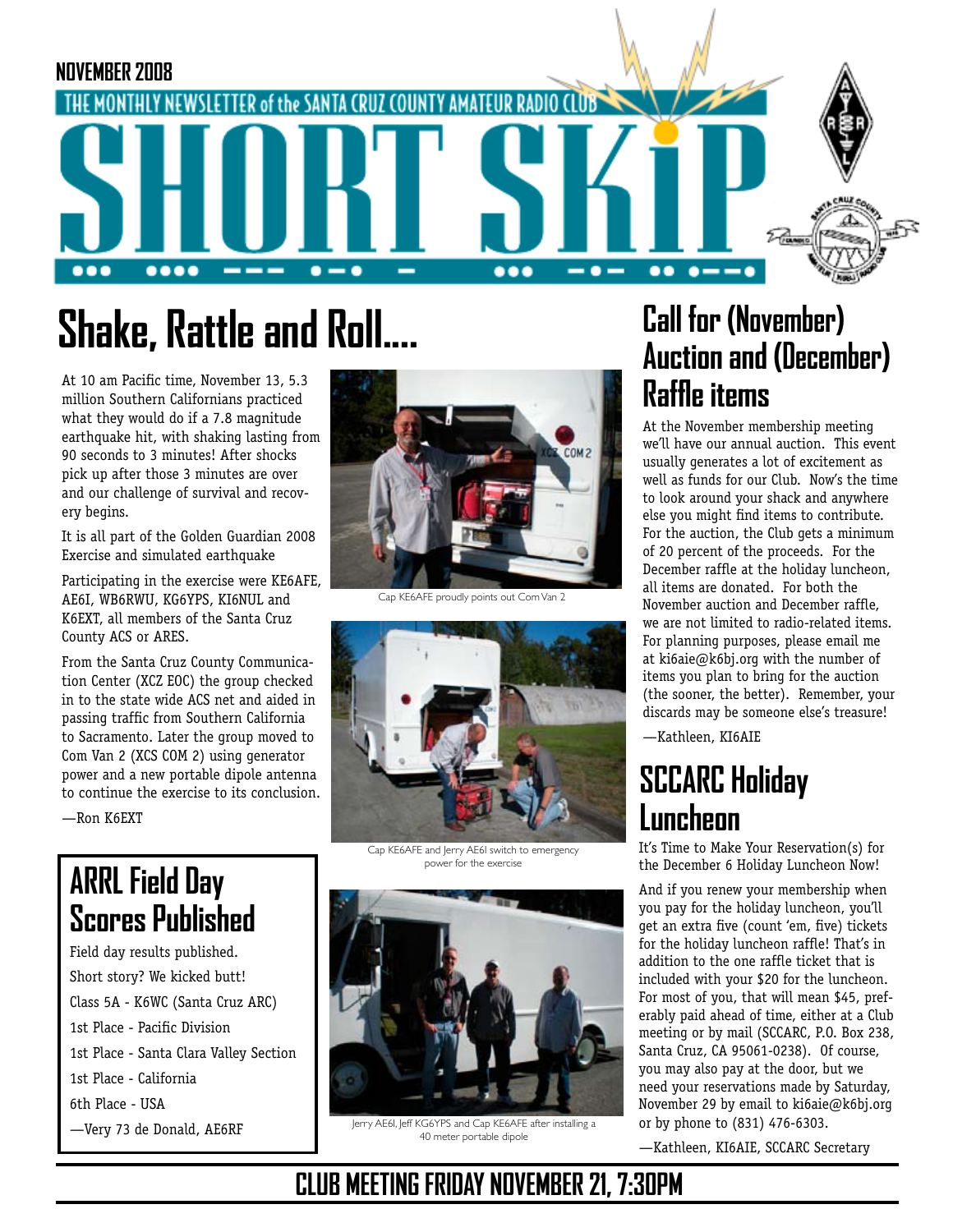# **Using a Mac in the Shack California Rescue**

by Dan Romanchik, KB6NU

A couple of years ago, I decided to switch to the Mac for business use. (I am a freelance website developer.) I haven't regretted it for a second. The thing just seems to work better.

Last October, I decided to switch to a Mac in the shack and purchased used, iBook G4 Mac laptop. Unfortunately, I can't say that I've never regretted this move. The reason I sometimes regret this choice is that there just aren't as many ham radio programs available for the Mac as there are for the PC, and those that are available are either more expensive than their PC counterparts or don't work as well.

For example, let's take a look at logging programs. When I first started looking, I found one that was kind of expensive (MacLoggerDX -www.dogparksoftware.com/ MacLoggerDX.html); one that was free, but didn't want to work so well (RUMLog - http://www.dl2rum.de/rumsoft/RUM-Log.html); and one that worked OK and cost somewhere in between the first two (Aether- www.aetherlog.com/). Considering that there are at least a dozen logging programs that run on a PC, this was slim pickings.

I ended up purchasing Aether, but was never very happy with it. For one thing, it took forever to do any kind of sort or look up previous QSOs. Another pain was that it carried over none of the information from the previous contact, so you had to enter all of the information from scratch,even if you [UTF-8?]didnâ€<sup>™</sup>t change frequencies or bands. It also had an odd way of doing notes about a contact, and I was disappointed to find out that it didn't import the notes from the ADIF file I created from the N3FJP logging program I used previously.

#### For PSK, It's CocoaModem

I had much the same experience when looking for a PSK31 program. Instead of a the wide variety of PC PSK programs, I only found a couple of Mac programs that decode PSK. Fortunately, I am much happier with my choice here (cocoaModem - homepage.mac.com/chen/index.html). It's a great program, with a polished user interface, and it's free, to boot.

The only problem with cocoaModem is that

it doesn't support the wide range of digital modes that some of the PC programs do. One I'm interested in is SSTV. Unfortunately, cocoaModem doesn't do SSTV.

### A Happy Ending

Well, a couple of weeks ago, I'd had enough of Aether and decided to start searching for logging software again. Since RUMLog was still free, I decided to give the new version (v 3.0, March 15, 2008) a go. I'm happy to report that this version likes my computer a lot better, and I like using it a lot!

One of the coolest things is that it did import the notes from my N3FJP ADIF file properly. So, now, when I type in a callsign, the program searches the database, finds all the previous contacts I've had with that station, and then displays them in spreadsheet style WITH the notes. If I've taken notes about a previous conversation, I can pick up right where I left off. Very cool.

It also has a very nice way of showing you what countries you've worked, on what bands you've worked them, and whether or not you've QSLed that country or not. Not only that, it shows what type of QSL you have, either a paper QSL or a Logbook of the World (LOTW) QSL. And, after you supply your user ID and password, it will download your LOTW QSLs and update the appropriate QSO records. Very cool!

Still unresolved is what to use for contesting. None of the programs I've seen so far are useful for contesting, and I think that what I will end up doing is using my old PC laptop running N3FJP or N1MM software. I'm not a big contester, so I think I can live with that.

One thing is for sure--I'm not going back to the PC aside from some niche applications like contesting. The Mac's ease of use and ease of setup has won me over. For information on even more ham radio software for the Mac, go to www.machamradio.com.

When not trying to convince his friends and family to convert to the Mac, Dan works a lot of CW and PSK, and even a little SSB, on 20, 30, and 40m. You can read more about his adventures in amateur radio by pointing your Web browser to www.kb6nu.com.

# **Communications WB6NOA visits Santa Cruz, leaves wonderful radio donations**

Last Sunday afternoon, Gordon "Gordo" West WB6NOA and his wife Suzy N6GLF brought their California Rescue Communications radio-equipped van into Santa Cruz to visit old friend and long-serving fellow veteran Maurice "Rick" Ricketts N6GOW at the Veteran's Memorial Building ham shack, upstairs on Front Street next door to the Main Post Office. Gordon brought and donated gifts for Rick's vets ham shack, including Gordon's own pristine Kenwood TS-440SAT HF transceiver (personally tweaked-up and with the optional filters, but fewer than 10 operating hours), matching speaker unit, and also a beautiful chrome Classic Heil Mic (with Heil PTT desk-base) autographed by Bob Heil K9EID, and perfect for Rick's operating style. Gordo hooked up the new rig, including skillful repair of 12v PS terminal wiring with help and tools from Jeff KG6YPS, while sharing a few tune-up tips for the older tube transmitters with us "newbies" there, and checking antennas. Then he trained Rick on how to operate the new HF rig, and Rick was \_very\_ pleased. Throughout the visit, guests shared refreshments provided by newly-licensed-ham veteran Dr. Bob KI6TKH. Enjoying the party were Eva (Rick's friend and aide) Suzy N6GLF, Gordo WB6NOA, Rick N6GOW, Dr. Bob KI6TKH, Kent AB6KB, Jeff KG6YPS, Jerry AE6I, Cap KE6AFE and Daniel Young (our host on Sunday, and president of Veterans For Peace, Corrie Mizo Chapter 11, Santa Cruz.)

Daniel took some Great Photos of the party, and is pleased to share them with all: http://tinyurl.com/6ybumf@@The station has recently been upgraded in capability and appearance with work from JV K6HJU, Jeff KG6YPS, and others too (and now even has a computer donated By Jeff AE6KS, and a new deep-cycle 12v battery donated by Kent AB6KB).

You can check-in with Gordo and Rick on the net most weekday mornings starting at 8:30 AM on 40 meters (7250 kHz LSB). http://soara.org/emergency.htm

—Thanks all. 73, Cap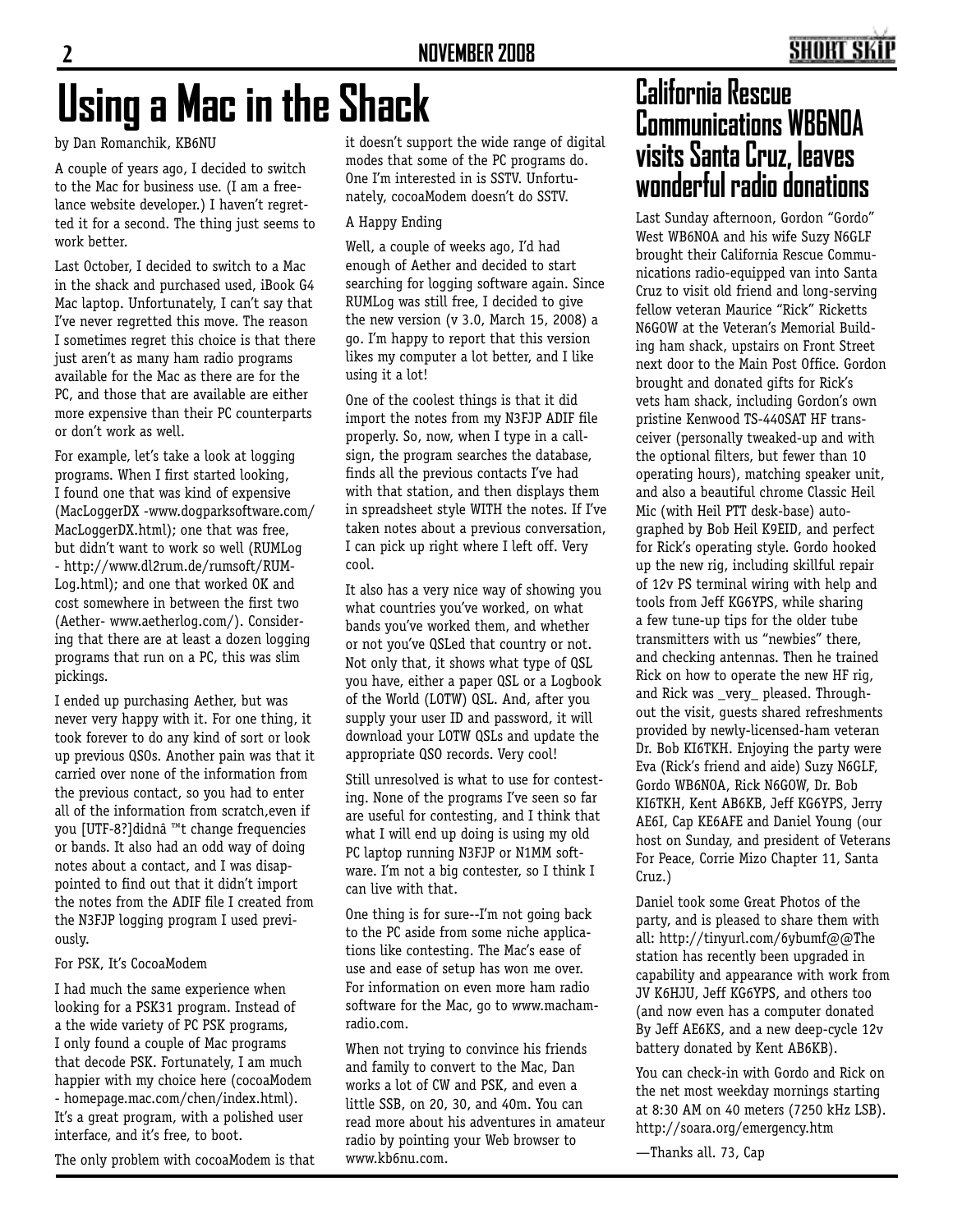### **NOVEMBER 2008 3**

# **SHORT SKIP**

# **WA6LIE: First Mainland to Hawaii Packet Contact Made**

The first real time packet Hawaii to U-S mainland QSO and information exchange via RS0ISS digipeater on board the International Space Station has taken place. Bill Pasternak, WA6ITF, is in the newsroom with the details:

The contact occurred at 18:03 UTC on November 1st .when Scott Avery, WA6LIE, in Salinas, California made contact with Ron Hashiro, AH6RH, in Honolulu, Hawaii.

According to an e-mail from Avery, ever since ISS packet and voice system was activated, he has been looking for a partner on the east side of the Big Island of Hawaii to try such a contact attempt. So he sent out broadcast blind e-mails to all hams in the area.

About 3 years ago he met up with AH6RH who shared the same goal. For the past few years the two have been trying to make this first contact. Between ISS packet being off the air, and limited times to try it took a bit of time to make it happen.

But persistence paid off and the two did finally make the path on November 1st when the hooked up on 145.825 simplex on a very low pass of the ISS. which was barely above the horizon. Even more astonishing is that their mutual window of opportunity to complete the contact was only about one minute and 20 seconds or so. Hashiro says it all went better than either he WA6LIE could have hoped for.

AA6RH, it was a real pleasure partnering and working with Scott. We got the job done. We had it all scheduled for a minute and 20 seconds and we had almost a whole minute left over for sending a couple of extra packets. So I really enjoyed making that record contact with Scott."

Hashiro tells Newsline that both he and Avery have been longtime supporters of communications with and through the I-S-S ham radio stations. He notes that when Space Tourist Charles Simonyi,



A few weeks ago, both of my backyard wire dipoles were down. For fire protection, the City of Santa Cruz cut away many of the Eucalyptus trees bordering our property. That was good for safety but hard on my transmitting schedule. The considerate workers released my guys and coiled them carefully for future use. Now it's back to the old sling shot method to get them back up into even higher branches, a real benefit. While SCCARC members report contacts with Japan on 15 mtrs, on 40 I worked KA0EGZ, in Henning, MN. His name is Art, had a nice fist and he gave me a 579. Our lil QSO ended when the QSB bug got us. The ancient mode of CW is still fun.

Times, they is a changing. I read this morning of the adventures of sixteenyear-old circumnavigator in trouble with pirates off the shores of Indonesia. He was fleeing from capture and dialed home on his satellite phone to seek the advice of his father. "Load up the .357 caliber pistol and shoot when threatened," said the old man. Wow, this is tough advice for a young kid. These are the kinds of

KE7KDP was on the International Space Station on April 11, 2007, he happened to be the first person to talk with him. Minutes later as the ISS drifted towards the United States West coast Avery was the first California and mainland station to make contact. Now the Avery and Hashiro have made their mutual dream of making the first Hawaii to U-S mainland I-S-S packet contact come true.

Hashiro notes that this was the first mutual window, and first weekend both he and Avery could try for a contact after completing the support for the Richard Garriott, W5KWQ, mission a little more than a week ago.

—(ARNewsline™)

stories we'd receive over the Maritime Mobile Nets in years gone by. No more. My beam is down for a longer time than I like to think about. With the present sunspot cycle being at its lowest, not much can be done about it. Coincidentally, I thought I'd look up my old pal Odia Howe, KH6CO. Odia or "O.D." as he liked to be called, was Net Manager of the 21.404 MM Net for several years. We and our XYLs had exchanged personal visits. I was happy to see his call sign listed in Honolulu. Contacting the email address, I was saddened to learn that the call had been reissued and was now the club call for a sailing group. No one knew of the whereabouts of my friend. Of course he could have simply not renewed his ham license. I doubt that.

Of late, I have been reading about a topic of high interest to me, the coast watchers in the islands of the South Pacific in the early years of WWII. These hardy folks lived a rough life, observing and reporting the movements of the enemy fleet and troops. Their lives were in constant jeopardy from Japanese soldiers. The book, COASTWATCHERS, by CDR Feldt, Royal Australian Navy, was a real page turner. From page 15:

"The teleradios had been developed by Amalgamated Wireless. They were grand instruments with a range of 400 miles on voice and 600 miles on Morse code. The 3B models had a receiver, transmitter and speaker. They were capable of 4 different frequencies and tuned to complete accuracy. All parts were in three metal boxes, each about a foot deep, a foot wide and two feet long. Power was supplied by batteries charged by a small gasoline engine weighing 70 pounds. The main problem was that the radios had to be carried through thick jungles and hills by sixteen porters."

Imagine evading patrols and relocating whenever discovery was imminent. As the Pacific war moved up to islands north of Guadalcanal, American submarines brought in lightweight portable radios for widespread use of guerillas. One submarine I had seen often was the USS Narwhal, a large sub converted to cargo use. Of unusual design, she had two large deck guns and took on ammunition at our base, Naval Ammunition Depot, West Loch, a part of Pearl Harbor.